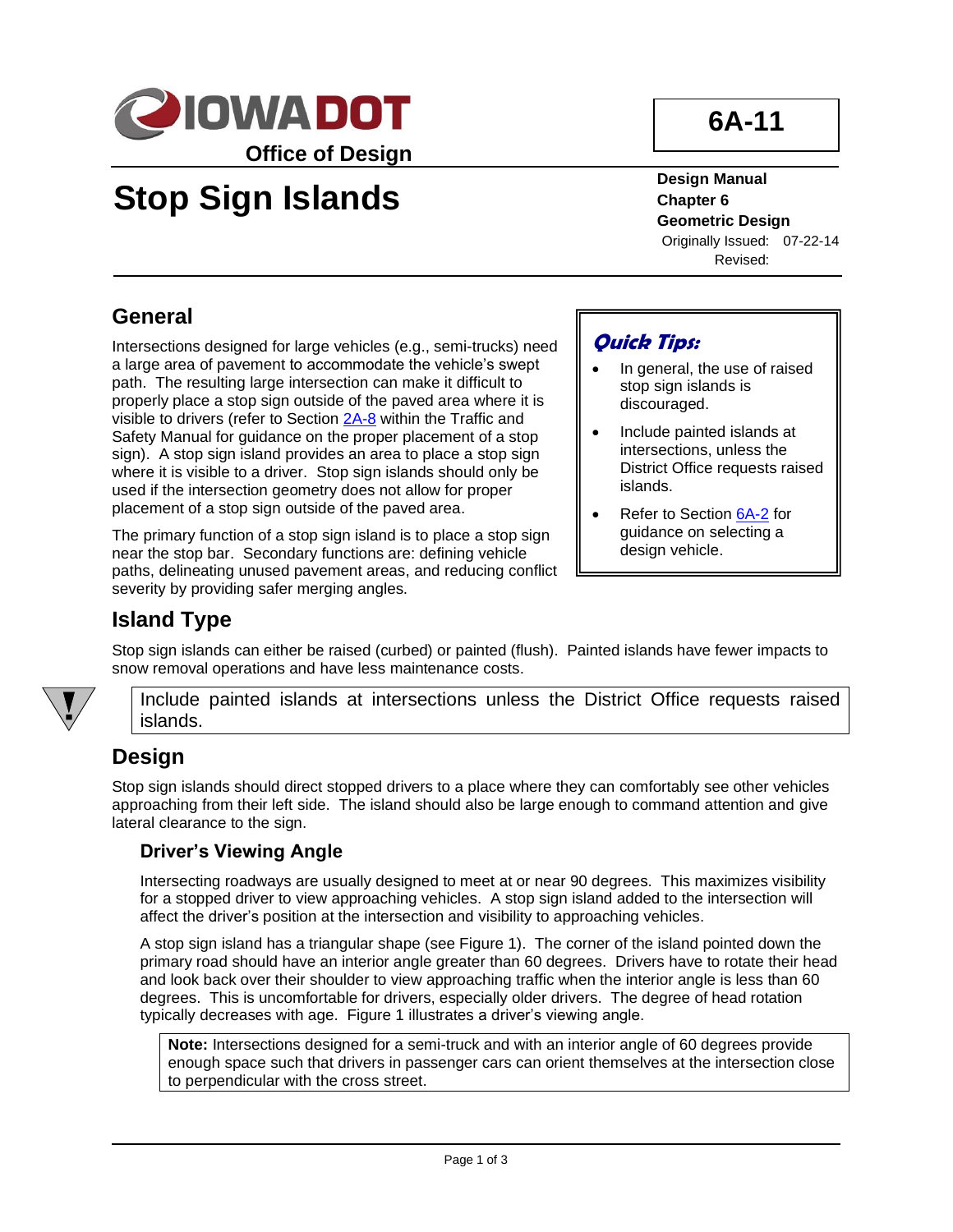



**Figure 1:** Illustration of a driver's viewing angle.

#### **Skewed Intersections**

Intersections that do not meet at near 90 degrees, and cannot be aligned to do so, will need to have the island designed for a comfortable viewing angle. Account for the intersection angle when calculating the viewing angle. Refer to the [Design Examples](#page-2-0) section below for guidance on how to account for the intersection angle.

#### **Island Dimensions**

Guidance within the AASHTO Greenbook suggests corner islands (stop sign islands) should have an area of at least 100 ft<sup>2</sup> for both urban and rural intersections. The minimum areas listed within the Greenbook are 50 ft<sup>2</sup> for urban intersections and 75 ft<sup>2</sup> for rural intersections. This guidance provides an island large enough to command attention and place the sign(s).

AASHTO guidance also suggests islands should not have a length of less than 12 feet on a side after rounding the corners of a raised island (round corners with a radius of 1 to 2 feet). 15 feet is sufficient length between the points for painted islands. The dimensions allow space for the sign and lateral offsets to the sign from the adjacent lanes. See Figure 2 for details of stop sign island dimensions.

**Note:** Painted islands can have smaller dimensions, but the dimensions should accommodate a lateral offset to the sign(s) within the island. MUTCD criteria states to provide an offset of at least 2 feet from an adjacent lane to a sign. Refer to the [Traffic and Safety Manual](https://iowadot.gov/traffic/Library/Traffic-and-Safety-Manual) for intersection signing typicals and figures.



**Figure 2:** Dimensions of painted and raised stop sign islands.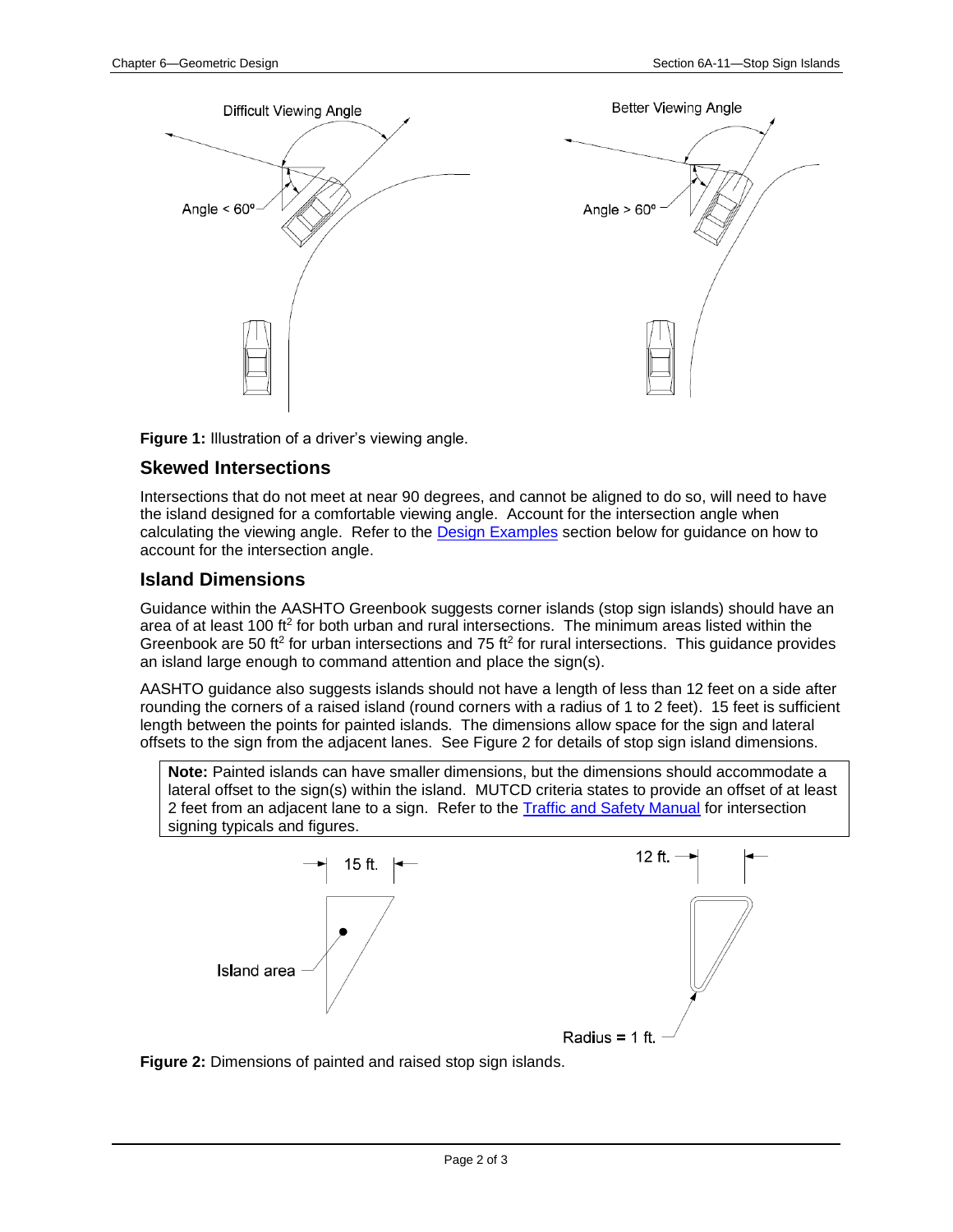#### **Stop Sign Islands within a Median Opening**

Stop sign islands are sometimes added to a median opening to place the stop sign (or yield sign) closer to the stop bar (or yield bar). These islands (see Figure 3) are smaller than standard islands and are usually added to intersections with a far side crash pattern.





#### **Offset**

The minimum offset from an edge of traveled way to the island is 2 feet. For rural intersections, the face of island near the through roadway should have an offset equal to the shoulder width (projected through the intersection) plus an extra 2 feet. The offsets to face of a curb for raised islands also apply to painted islands. Refer to Figure 4 for details of offsets to an island.



**Figure 4:** Dimensions small stop island in median opening.

### **Curb Type**

Raised islands in a rural high-speed environment should use a 4 inch sloped curb (see [PV-102\)](../SRP/IndividualStandards/pv102.pdf).

Refer to Section [3C-2](03c-02.pdf) for guidance about selecting a curb type and size.

## <span id="page-2-0"></span>**Design Examples**

[Example Problem 6A-11\\_1, Design an Intersection with a Painted Stop Sign Island](06A-11/ExampleProblem6A-11_1.pdf) [Example Problem 6A-11\\_2, Design a Stop Sign Island](06A-11/ExampleProblem6A-11_2.pdf) for a Skewed Intersection